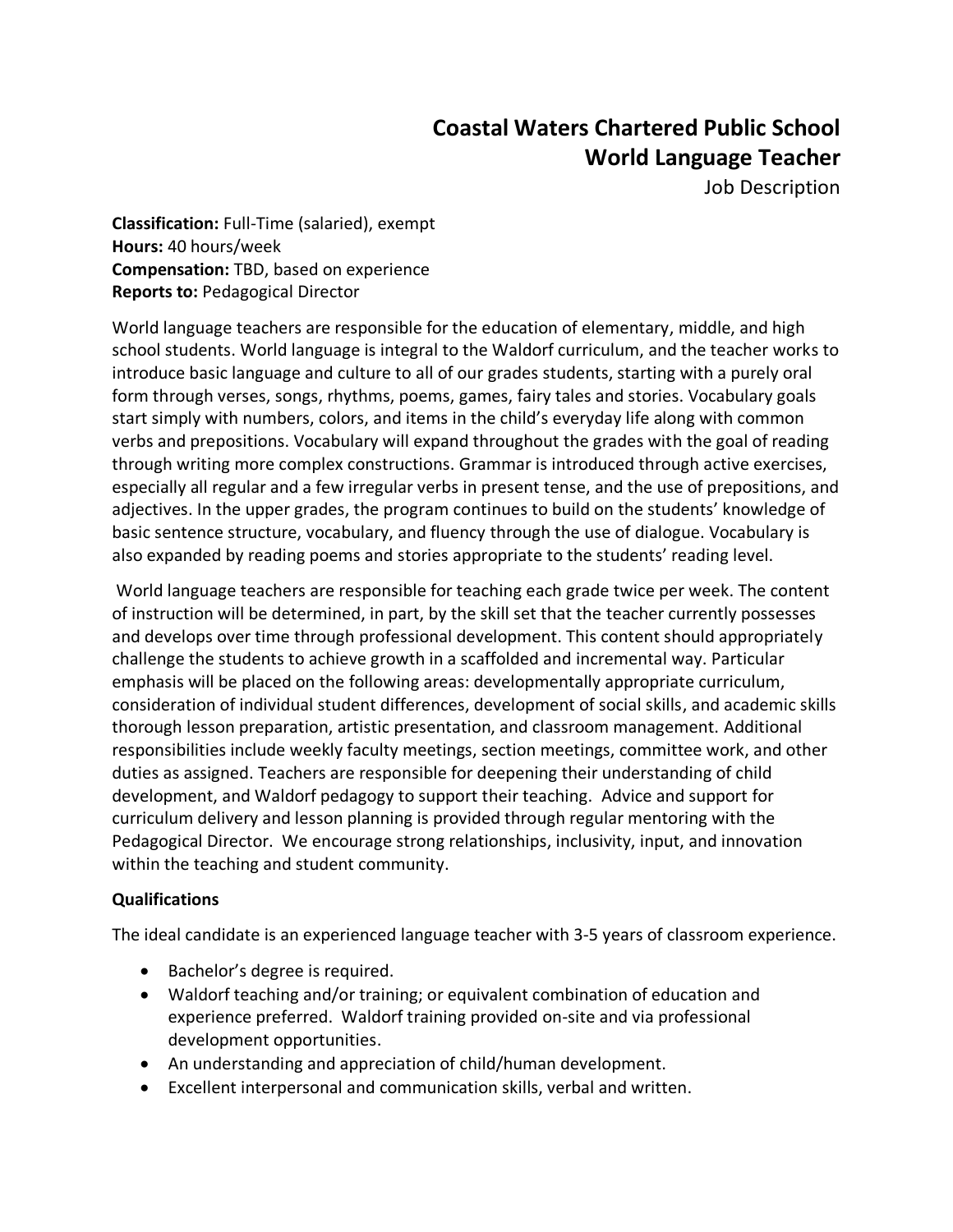- Basic computer proficiency.
- Demonstrated teaching capacity, as well as a commitment to continued learning (e.g., Waldorf and general educational trends, Curative Education, DEIJ, etc.).
- Experience with, or willingness to engage with, consensus-based decision-making model with.
- Familiarity with, or an understanding of, Restorative Justice models of discipline.
- Ability to interact comfortably with all types of members of the community, including teachers, administrators, parents, and students.
- An interest in active engagement within our school and out in the greater community.

## **Curriculum Responsibilities:**

- Plan and carry out the classroom program and activities written plans should be prepared each year, which include: the order of themed lessons, goals for the students' development, etc.
- Oversee classroom management and supervision of up to 25 children.
- Instruction should be planned and taught such that attention is given to the following:
	- o The conveyance of enthusiasm for learning
	- o In-breathing and out-breathing rhythm
	- o Challenging, age-appropriate work
	- o Incorporating movement (in lower grades)
- Collaborate with student support staff to ensure that all students are learning at their highest potential.

## **Responsibilities to Parents/Guardians:**

- Teachers are expected to be available for parent-teacher conferences twice each year according to the school's schedule, at which time they strive to form a shared vision of the child with the parents, discuss all aspects of the child's progress in school, mutually share concerns, and discuss means of working with those concerns.
- Teachers are to actively employ good communication skills in working with parents. However, if difficulties arise, the teacher is to seek assistance from the Pedagogical Director for further support.
- Provide brief written newsletter updates to share class activities, important dates, etc.
- Teachers prepare student reports per the school timeline, which are shared via the student information system (SchoolCues).

## **Responsibilities to the School/Colleagues:**

- Teachers are to work together with their faculty colleagues sharing observations, questions, insights – to support each other's professional and personal development.
- Teachers are expected to take active roles in the administration of the school by serving on committees as they are able.
- Teachers are responsible for the physical environment of classrooms creating a place that is inspiring for learning by giving care to the beauty, simplicity, cleanliness, and order of the room – and for the shared building and grounds.